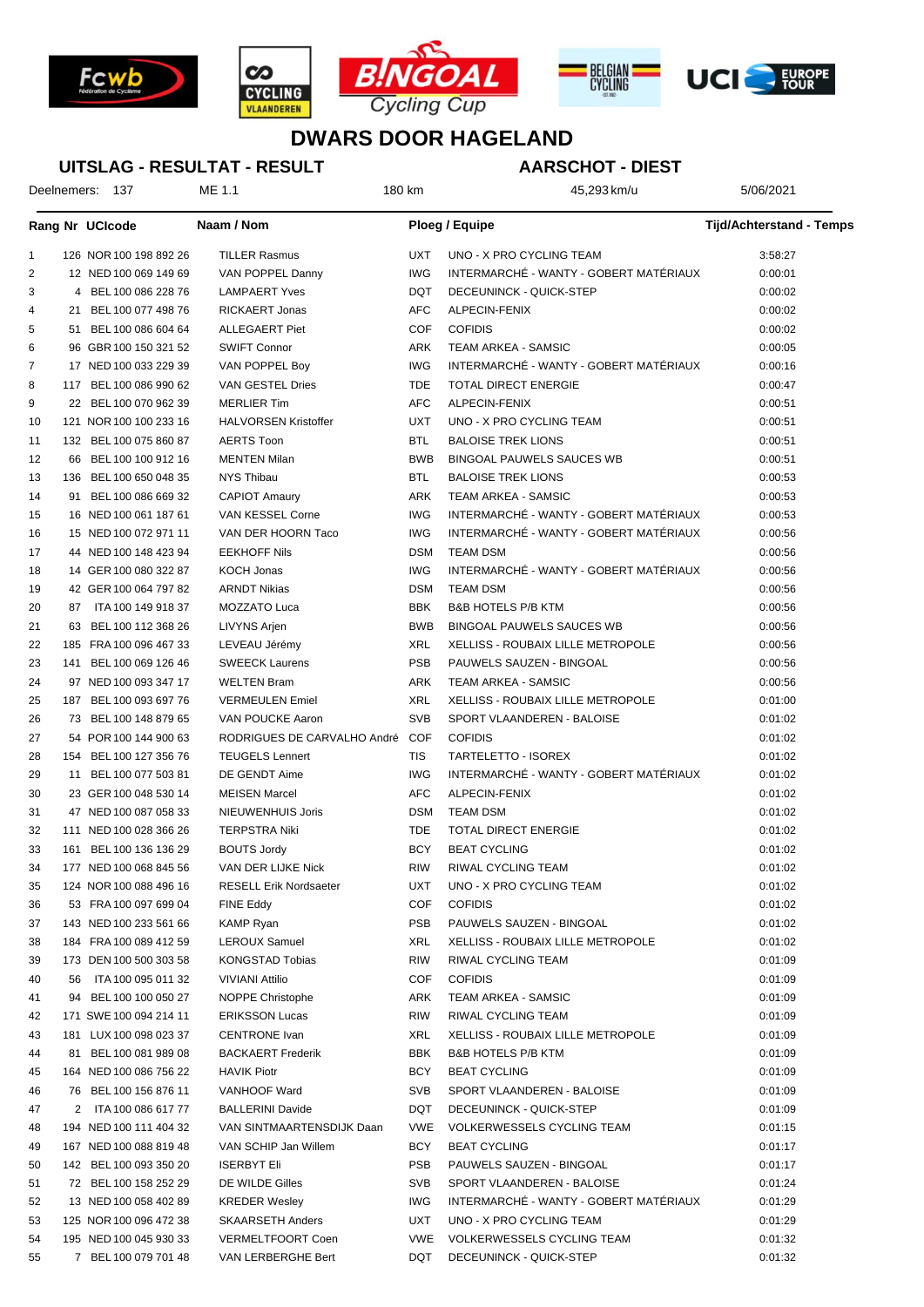







# **DWARS DOOR HAGELAND**

### **UITSLAG - RESULTAT - RESULT**

### **AARSCHOT - DIEST**

Deelnemers: 137 ME 1.1 1 3:58:293 km/u 45,293 km/u 5/06/2021

|           | Rang Nr UCIcode            | Naam / Nom                     |            | Ploeg / Equipe                           | <b>Tijd/Achterstand - Temps</b> |
|-----------|----------------------------|--------------------------------|------------|------------------------------------------|---------------------------------|
| 56        | 84 BEL 100 028 336 93      | DE BACKER Bert                 | <b>BBK</b> | <b>B&amp;B HOTELS P/B KTM</b>            | 0:01:52                         |
| 57        | 197 NED 100 227 185 92     | VAN SINTMAARTENSDIJK Roel      | <b>VWE</b> | <b>VOLKERWESSELS CYCLING TEAM</b>        | 0:01:54                         |
| 58        | 77 BEL 100 086 994 66      | VAN ROOY Kenneth               | <b>SVB</b> | SPORT VLAANDEREN - BALOISE               | 0:01:54                         |
| 59        | 74 BEL 100 090 098 66      | DE VYLDER Lindsay              | <b>SVB</b> | SPORT VLAANDEREN - BALOISE               | 0:02:03                         |
| 60        | 205 GBR 100 161 315 85     | <b>ROBINSON Oliver</b>         | LCT        | LVIV CYCLING TEAM                        | 0:02:11                         |
| 61        | 82<br>ITA 100 100 858 59   | <b>BAGIOLI Nicola</b>          | <b>BBK</b> | <b>B&amp;B HOTELS P/B KTM</b>            | 0:02:13                         |
| 62        | ITA 100 162 997 21<br>43   | DAINESE Alberto                | <b>DSM</b> | <b>TEAM DSM</b>                          | 0:02:30                         |
| 63<br>151 | BEL 100 109 461 29         | <b>GOEMAN Andreas</b>          | TIS        | TARTELETTO - ISOREX                      | 0:04:52                         |
| 64        | BEL 100 096 357 20<br>71   | <b>BEULLENS Cedric</b>         | <b>SVB</b> | SPORT VLAANDEREN - BALOISE               | 0:05:07                         |
| 65        | 115 FRA 100 069 170 90     | <b>SOUPE Geoffrey</b>          | <b>TDE</b> | <b>TOTAL DIRECT ENERGIE</b>              | 0:05:13                         |
| 66        | 146 BEL 100 109 436 04     | VANDEBOSCH Toon                | <b>PSB</b> | PAUWELS SAUZEN - BINGOAL                 | 0:05:19                         |
| 67        | 75 BEL 100 156 896 31      | <b>MARIT Arne</b>              | <b>SVB</b> | SPORT VLAANDEREN - BALOISE               | 0:05:19                         |
| 68        | 165 NED 100 107 355 57     | <b>BURGER Sven</b>             | <b>BCY</b> | <b>BEAT CYCLING</b>                      | 0:05:58                         |
| 69        | 64 BEL 100 086 385 39      | <b>ROBEET Ludovic</b>          | <b>BWB</b> | BINGOAL PAUWELS SAUCES WB                | 0:05:59                         |
| 70        | BEL 100 062 428 41<br>61   | DE BIE Sean                    | <b>BWB</b> | <b>BINGOAL PAUWELS SAUCES WB</b>         | 0:06:03                         |
| 71<br>131 | BEL 100 086 322 73         | <b>AERTS Thijs</b>             | <b>BTL</b> | <b>BALOISE TREK LIONS</b>                | 0:07:50                         |
| 72        | 186 BEL 100 090 099 67     | PICOUX Maximilien              | XRL        | <b>XELLISS - ROUBAIX LILLE METROPOLE</b> | 0:07:50                         |
| 73        | BEL 100 111 275 00<br>24   | PLANCKAERT Edward              | AFC        | ALPECIN-FENIX                            | 0:07:50                         |
| 74        | 163 NED 100 099 687 52     | KOOISTRA Marten                | <b>BCY</b> | <b>BEAT CYCLING</b>                      | 0:07:50                         |
| 75        | 26 BEL 100 091 361 68      | <b>TAMINIAUX Lionel</b>        | AFC        | ALPECIN-FENIX                            | 0:08:01                         |
|           | Abbandons / Opgaves / DNF: |                                |            |                                          |                                 |
|           | 1 GBR 100 032 923 24       | <b>CAVENDISH Mark</b>          | <b>DQT</b> | DECEUNINCK - QUICK-STEP                  |                                 |
|           | BEL 100 071 585 80<br>5    | <b>SERRY Pieter</b>            | <b>DQT</b> | DECEUNINCK - QUICK-STEP                  |                                 |
|           | CZE 100 027 822 64 s<br>6  | STYBAR Zdeněk                  | <b>DQT</b> | DECEUNINCK - QUICK-STEP                  |                                 |
|           | BEL 100 061 458 41<br>25   | VAN KEIRSBULCK Guillaume       | AFC        | ALPECIN-FENIX                            |                                 |
|           | 27 GER 100 033 901 32      | <b>WALSLEBEN Philipp</b>       | <b>AFC</b> | ALPECIN-FENIX                            |                                 |
|           | 41 GER 100 086 696 59      | <b>DENZ Nico</b>               | <b>DSM</b> | <b>TEAM DSM</b>                          |                                 |
|           | 45 GER 100 438 090 22      | <b>MÄRKL Niklas</b>            | <b>DSM</b> | <b>TEAM DSM</b>                          |                                 |
|           | 46 NED 100 156 853 85      | <b>NABERMAN Tim</b>            | <b>DSM</b> | <b>TEAM DSM</b>                          |                                 |
|           | 52 FRA 100 154 945 20      | <b>CHAMPION Thomas</b>         | <b>COF</b> | <b>COFIDIS</b>                           |                                 |
|           | ITA 100 031 053 94<br>55   | SABATINI Fabio                 | <b>COF</b> | <b>COFIDIS</b>                           |                                 |
|           | 62<br>BEL 100 156 749 78   | <b>BLOUWE Louis</b>            | <b>BWB</b> | <b>BINGOAL PAUWELS SAUCES WB</b>         |                                 |
|           | BEL 100 080 815 95<br>65   | <b>MERTZ Remy</b>              | <b>BWB</b> | BINGOAL PAUWELS SAUCES WB                |                                 |
|           | 67 LUX 100 091 276 80      | <b>WIRTGEN Tom</b>             | <b>BWB</b> | BINGOAL PAUWELS SAUCES WB                |                                 |
|           | 83 FRA 100 101 642 67      | <b>FERASSE Thibault</b>        | <b>BBK</b> | <b>B&amp;B HOTELS P/B KTM</b>            |                                 |
|           | BEL 100 057 114 62<br>85   | VAN GENECHTEN Jonas            | BBK        | <b>B&amp;B HOTELS P/B KTM</b>            |                                 |
|           | 86 FRA 100 064 885 73      | <b>MORICE Julien</b>           | BBK        | <b>B&amp;B HOTELS P/B KTM</b>            |                                 |
|           | 92 FRA 100 259 231 31      | <b>GRONDIN Donavan Vincent</b> | ARK        | TEAM ARKEA - SAMSIC                      |                                 |
|           | 93 FRA 100 156 012 20      | <b>LOUVEL Matis</b>            | ARK        | TEAM ARKEA - SAMSIC                      |                                 |
|           | EST 100 165 205 95<br>95   | <b>PAJUR Markus</b>            | ARK        | TEAM ARKEA - SAMSIC                      |                                 |
| 101       | IRL 100 086 231 79         | <b>CLANCY Stephen</b>          | <b>TNN</b> | <b>TEAM NOVO NORDISK</b>                 |                                 |
| 102       | FIN 100 071 891 95         | <b>HENTTALA Joonas</b>         | <b>TNN</b> | <b>TEAM NOVO NORDISK</b>                 |                                 |
|           | 103 USA 100 535 405 46     | PHIPPEN Logan Lakota           | <b>TNN</b> | <b>TEAM NOVO NORDISK</b>                 |                                 |
|           | 104 AUS 100 161 850 38     | <b>IRVINE Declan</b>           | <b>TNN</b> | <b>TEAM NOVO NORDISK</b>                 |                                 |
| 105       | ITA 100 138 808 82         | POLI Umberto                   | <b>TNN</b> | <b>TEAM NOVO NORDISK</b>                 |                                 |
| 106       | ITA 100 056 603 36         | <b>PERON Andrea</b>            | <b>TNN</b> | <b>TEAM NOVO NORDISK</b>                 |                                 |
|           | 107 FRA 100 076 592 43     | <b>PLANET Charles</b>          | <b>TNN</b> | <b>TEAM NOVO NORDISK</b>                 |                                 |
|           | 112 ITA 100 066 269 02     | <b>BONIFAZIO Leonardo</b>      | TDE        | <b>TOTAL DIRECT ENERGIE</b>              |                                 |
|           | 113 FRA 100 105 893 50     | <b>MAITRE Florian</b>          | TDE        | <b>TOTAL DIRECT ENERGIE</b>              |                                 |
|           | 114 FRA 100 065 847 65     | PETIT Adrien                   | <b>TDE</b> | <b>TOTAL DIRECT ENERGIE</b>              |                                 |
|           | 116 FRA 100 030 973 14     | <b>GAUDIN Damien</b>           | <b>TDE</b> | <b>TOTAL DIRECT ENERGIE</b>              |                                 |
|           | 122 DEN 100 094 135 29     | LARSEN Niklas                  | <b>UXT</b> | UNO - X PRO CYCLING TEAM                 |                                 |
|           | 123 DEN 100 101 769 00     | <b>MADSEN Frederik</b>         | <b>UXT</b> | UNO - X PRO CYCLING TEAM                 |                                 |
|           | 127 DEN 100 150 631 71     | <b>HULGAARD Morten</b>         | <b>UXT</b> | UNO - X PRO CYCLING TEAM                 |                                 |
|           | 133 BEL 100 109 564 35     | <b>BEKAERT Yentl</b>           | <b>BTL</b> | <b>BALOISE TREK LIONS</b>                |                                 |